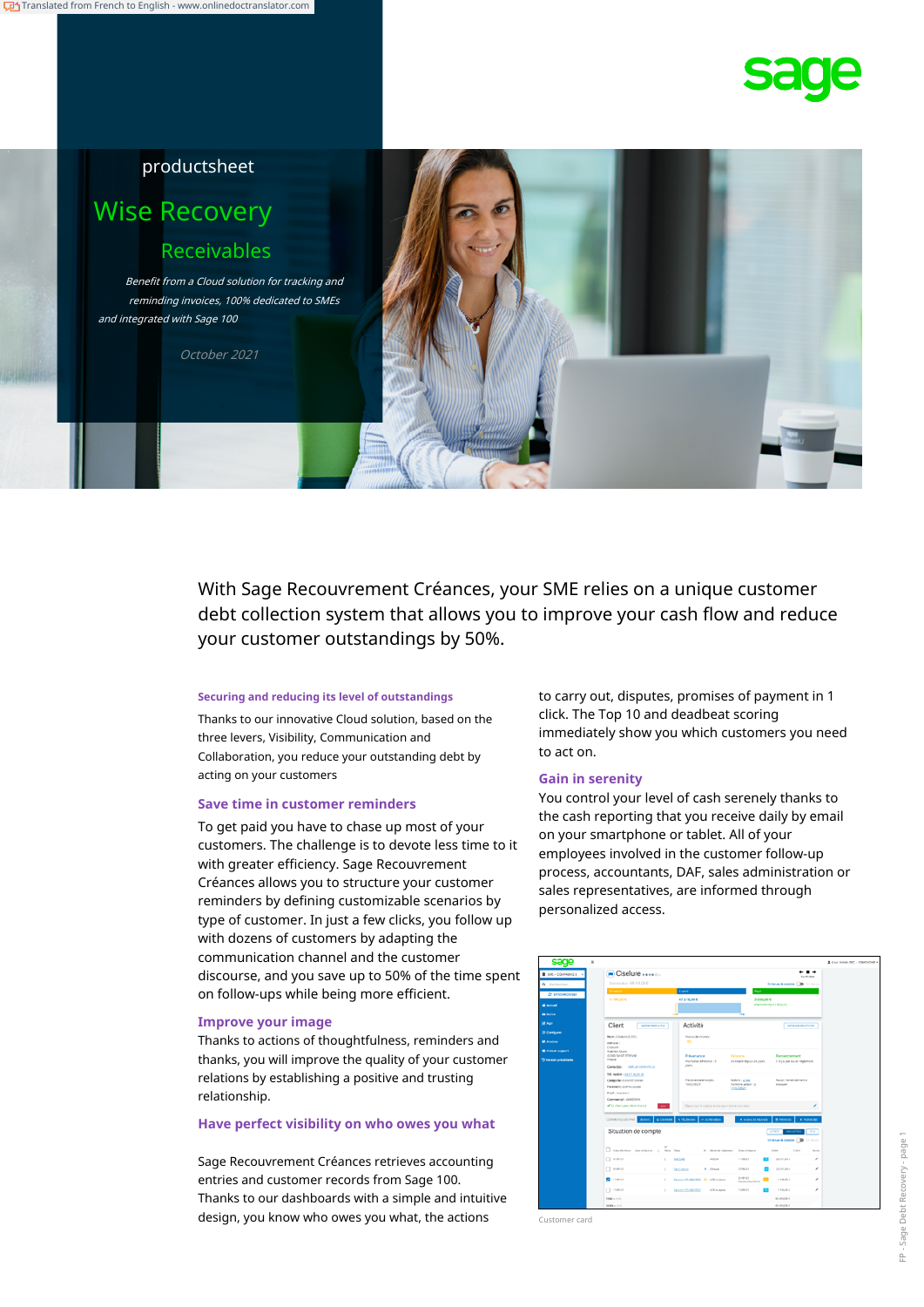> Manage your customer outstandings and your cash flow serenely thanks to our local support in handling and daily use. Sage Recouvrement Créances meets all legal requirements including the GDPR.

#### **Collaborative**

> Sage Recouvrement Créances optimizes internal and external collaboration by centralizing and dematerializing, in a shared and secure workspace, your information exchanges between your customers and all your employees involved in customer reminders.

#### **Trust Communication**

> Communicate in an exhaustive, varied and qualitative way according to the profile of your customers (automation, scenario, thoughtfulness)

#### **Complete**

> Sage Recouvrement Créances is a complete solution for managing customer follow-up and reminders with à la carte options. The solution gives you the flexibility you need to deal with the business and structural challenges of your company.

### Sage Debt Collection and options

- A la carte options to adapt to your activity:
- Several reporting entities
- Additional users
- Premium features to collaborate with your salespeople and departments involved in the dunning **process**
- Gold features to automate and personalize your reminders in your different structures



Dashboard



Cash Goal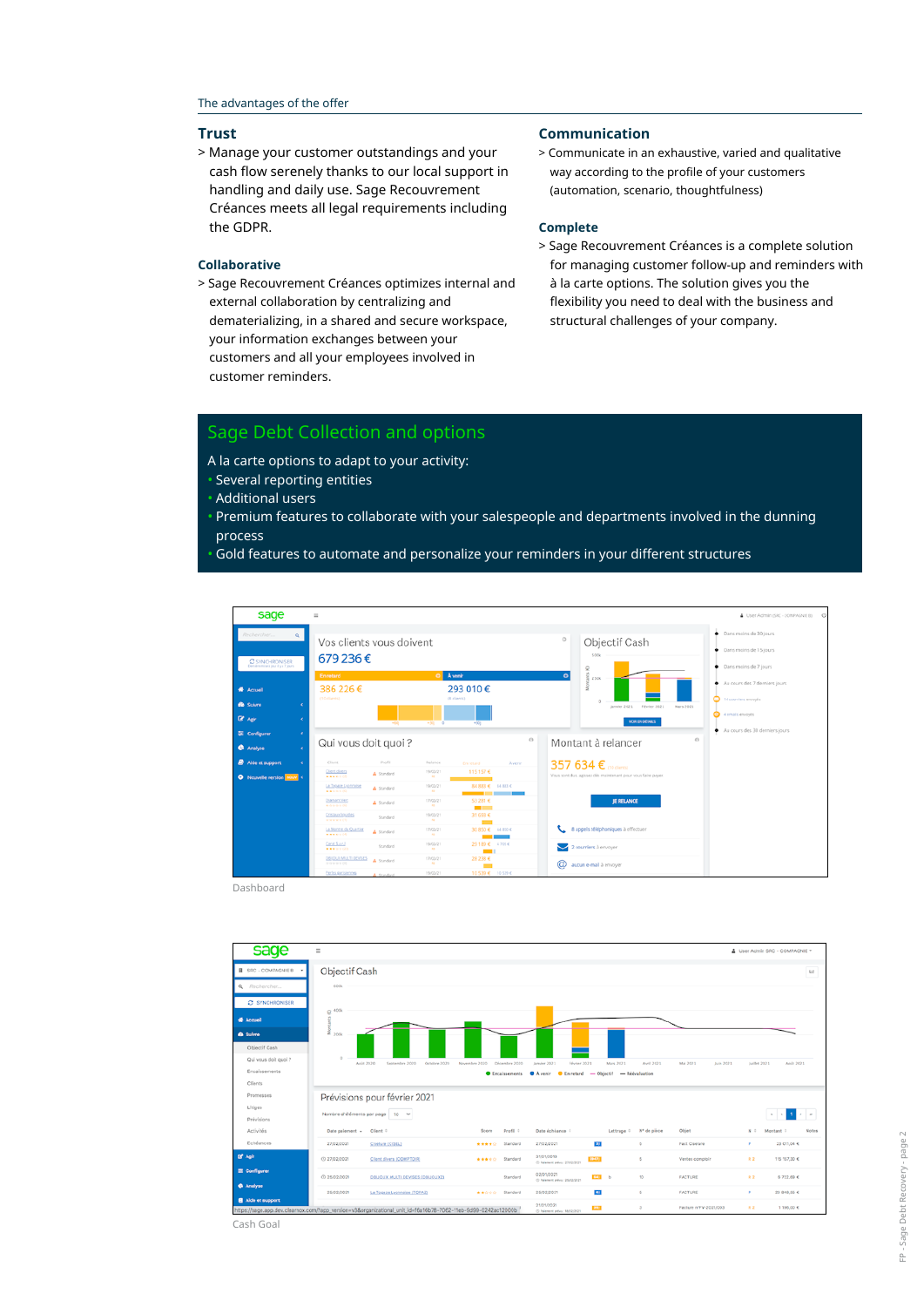## Fonctionnalities

### **Standard**

**Premium**

#### **Gold**

The fundamental functions to follow up and relaunch your customers.

Automate your reminders and collaborate with your sales representatives. Personalize your reminders and follow your customer deadlines.

| <b>Features</b>                                 | <b>Details</b>                                                                                                                       | <b>Standard</b> | Premium | Gold |  |  |  |
|-------------------------------------------------|--------------------------------------------------------------------------------------------------------------------------------------|-----------------|---------|------|--|--|--|
| <b>Visibility</b>                               |                                                                                                                                      |                 |         |      |  |  |  |
| Dynamic monitoring of customer outstandings     | Real-time visibility of customer outstandings                                                                                        | and             | and     | and  |  |  |  |
| Dynamic invoice tracking                        | Real-time visibility of invoices to be revived                                                                                       |                 |         | and  |  |  |  |
| Dashboards                                      | Home page with the main indicators for<br>monitoring customer reminders                                                              | and             | and     | and  |  |  |  |
| Detailed customer view                          | Detailed customer file with all the information to<br>carry out reminders                                                            | and             | and     | and  |  |  |  |
| Global multi-company consolidated<br>vision*    | Sum of amounts due and not due by company                                                                                            | and             | and     | and  |  |  |  |
| Multi-company consolidated vision by<br>client* | Consolidated view of outstandings for each of your<br>customers across all your companies                                            | and             | and     | and  |  |  |  |
| Litigation management                           | Identification of customers in dispute                                                                                               | and             | and     | and  |  |  |  |
| piecemeal dispute                               | Identification of disputed invoices                                                                                                  | and             | and     | and  |  |  |  |
| Payment promises                                | Registration of payment promises                                                                                                     |                 | and     | and  |  |  |  |
| Cash forecast                                   | Recording cash forecasts                                                                                                             | and             | and     | and  |  |  |  |
| <b>Scoring Bad Payers</b>                       | Identification of bad paying customers thanks to<br>an analysis of payment behavior                                                  |                 | and     | and  |  |  |  |
| Flag customers and timeline                     | Tracking the activity of specific or at-risk<br>customers                                                                            |                 | and     | and  |  |  |  |
| Cash objective                                  | Forecast management of receipts according to<br>objectives                                                                           | and             | and     | and  |  |  |  |
| Analysis                                        | Analysis of dunning activity and performance                                                                                         |                 |         | and  |  |  |  |
| <b>Communication</b>                            |                                                                                                                                      |                 |         |      |  |  |  |
| Multi-channel follow-up                         | Programming and sending of reminders according to the<br>desired channel: email, mail, telephone, other media                        | and             | and     | and  |  |  |  |
| Consideration / Follow-up / Thanks              | Sequence of reminders in 3 times and 5 levels R1 to<br>R <sub>5</sub>                                                                | and             | and     | and  |  |  |  |
| Customer profile management                     | Follow-up and follow-up according to customer typologies                                                                             |                 | and     | and  |  |  |  |
| List of actions to take                         | List of follow-up tasks to be performed by user                                                                                      | and             | and     | and  |  |  |  |
| Mass relaunch per scenario                      | Mass follow-up by successive stages of<br>communication                                                                              | and             | and     | and  |  |  |  |
| Individual follow-up                            | Individual reminder by customer or by due date                                                                                       | and             | and     | and  |  |  |  |
| Piece management                                | Reminder by accounting document                                                                                                      | and             | and     | and  |  |  |  |
| Reminder management<br>by account status        | Centralized customer follow-up per account (1<br>follow-up on the highest level on an account with<br>several invoices to follow up) |                 |         | and  |  |  |  |
| Multi-contact management                        | Association of several contacts to a customer<br>file to relaunch an invoice with several<br>contacts                                |                 |         | and  |  |  |  |
| Multi-currency dunning                          | Reminder of invoices whatever the currency<br>(accounting must however be kept in euros)                                             |                 |         | and  |  |  |  |
| Mass reminder by criteria                       | Use of specific criteria to personalize reminders                                                                                    |                 | and     | and  |  |  |  |
| Multilingual management                         | Possibility for the user to define his language:<br>French - English                                                                 | and             | and     | and  |  |  |  |

\* For optimal use of the solution, it is recommended to configure 1 to 5 bases per connector. The maximum number of configurable bases per connector is 10.